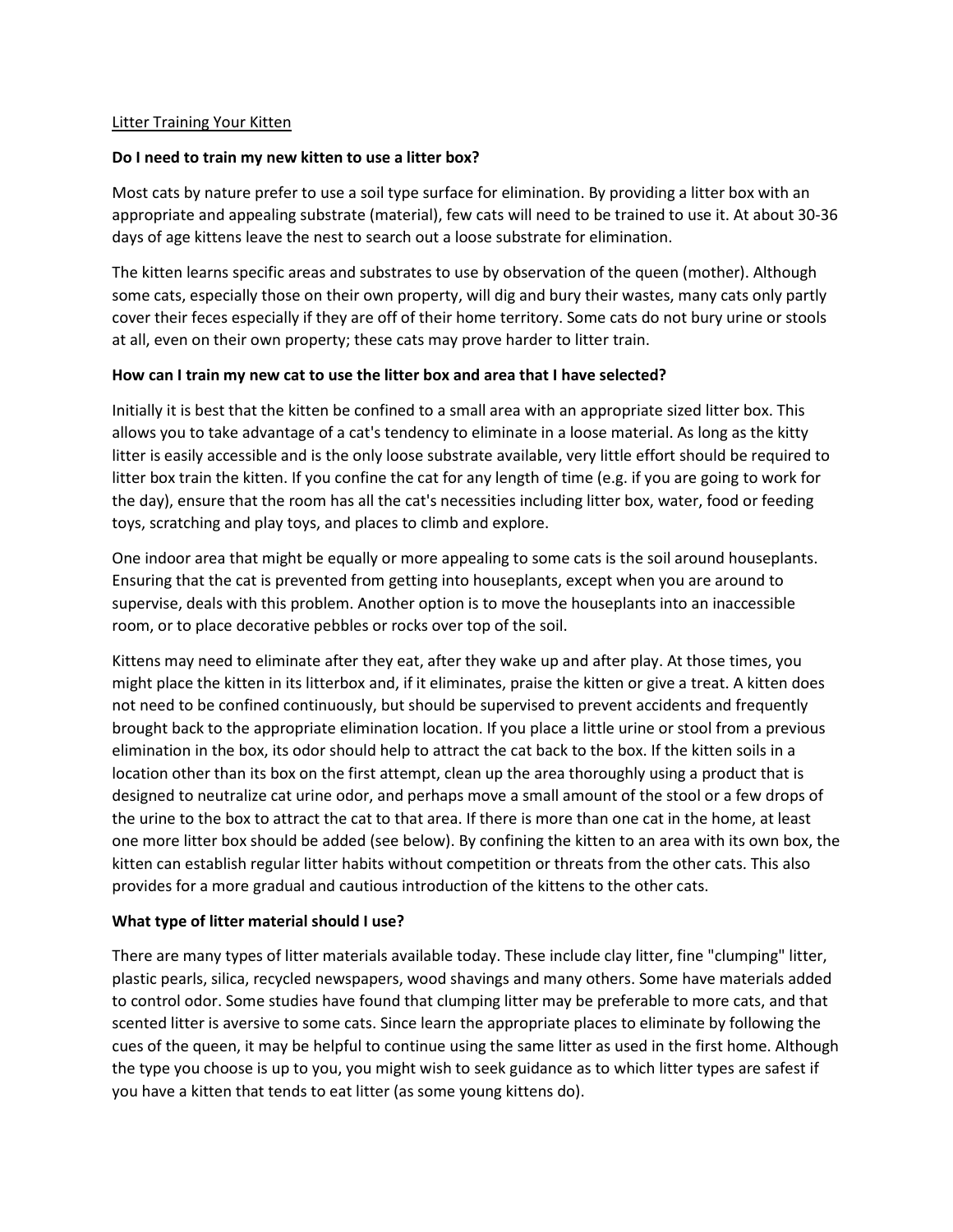## **What size and type of litter box should I buy?**

Initially, the size of the litter box should be determined by the size of the kitten or cat. A very small kitten may need a box with shorter (lower) sides or a ramp for easier access. As the kitten grows, a larger box is generally more appropriate. Some owners prefer litter boxes with covers on them. This is acceptable if it is acceptable to the cat. You need to be sure that the cat can negotiate the opening by stepping into it and that the cat is not too large to fit into the opening. As the cat grows, ensure that the box still accommodates the cat's needs, increasing its size if necessary.

# **Where should I put the litter box?**

The litter box should be placed in a location that is easily accessed by the cat, yet out of the way. Try to avoid congested household areas. The cat should have some privacy and quiet to eliminate. Laundry and furnace rooms are often used but be sure that noise associated with household machinery is not disruptive and aversive to your cat. Also make sure that the cat does not get locked out of the room at a time when it may have to eliminate. Try to put the litter box in an area that is convenient for you to check on and keep clean. Do not put food and water bowls immediately next to the litter box. If there are dogs in the home, then the litter box should be located where the cat can eliminate without being bothered by them.

# **How often should I clean the litter box?**

One of the most important factors in ensuring continued litter box usage by house cats is cleanliness. Cats are very fastidious animals, and spend time each day making sure their coat, feet and face are clean. One can assume that they would like a clean place to eliminate. The number of cats in the home and litter usage determines the time between litter cleaning. Fecal material should be removed after each bowel movement, if possible, and the box should be cleaned or scooped of urine wastes on a daily basis, regardless of the type of litter material. Litter should be changed weekly.

Some clumping litters form fairly hard clumps that are easy to scoop in their entirety and leave little residue behind. If you use one of these types of litter, you may only need to change the litter every few weeks; however remember to refill the litter to maintain sufficient depth after each scooping. Remember that each cat is an individual. Your cat may like more frequent cleaning of the litter box to maintain good usage patterns. Some cats dislike the odor of the cleansers used to clean litter boxes, so rinse the box thoroughly after each cleaning. A number of products are self-cleaning and this can be particularly appealing to some cats. However, some cats might be frightened of the motors and cleaning mechanisms in self-cleaning litter boxes.

# **How many litter boxes do I need in my home?**

The number of litter boxes needed depends on the number of cats, the size of the home, the temperament of the cats, and whether there are other pets in the home. When there are multiple cats, multiple pans should be available in different locations, not all side-by-side in one place. Because there can be varied interactions between individuals, multiple boxes in multiple locations allow housemates to avoid one another if they so choose. Even for only one cat, two boxes may be appropriate depending on the layout of the home and the individual preferences of the cat. Some cats prefer one box for urine and one for stool. Older cats may have physical limitations that prevent them from climbing stairs easily and so a box in the location the cat frequents is needed. In general, there should be at least one litter box